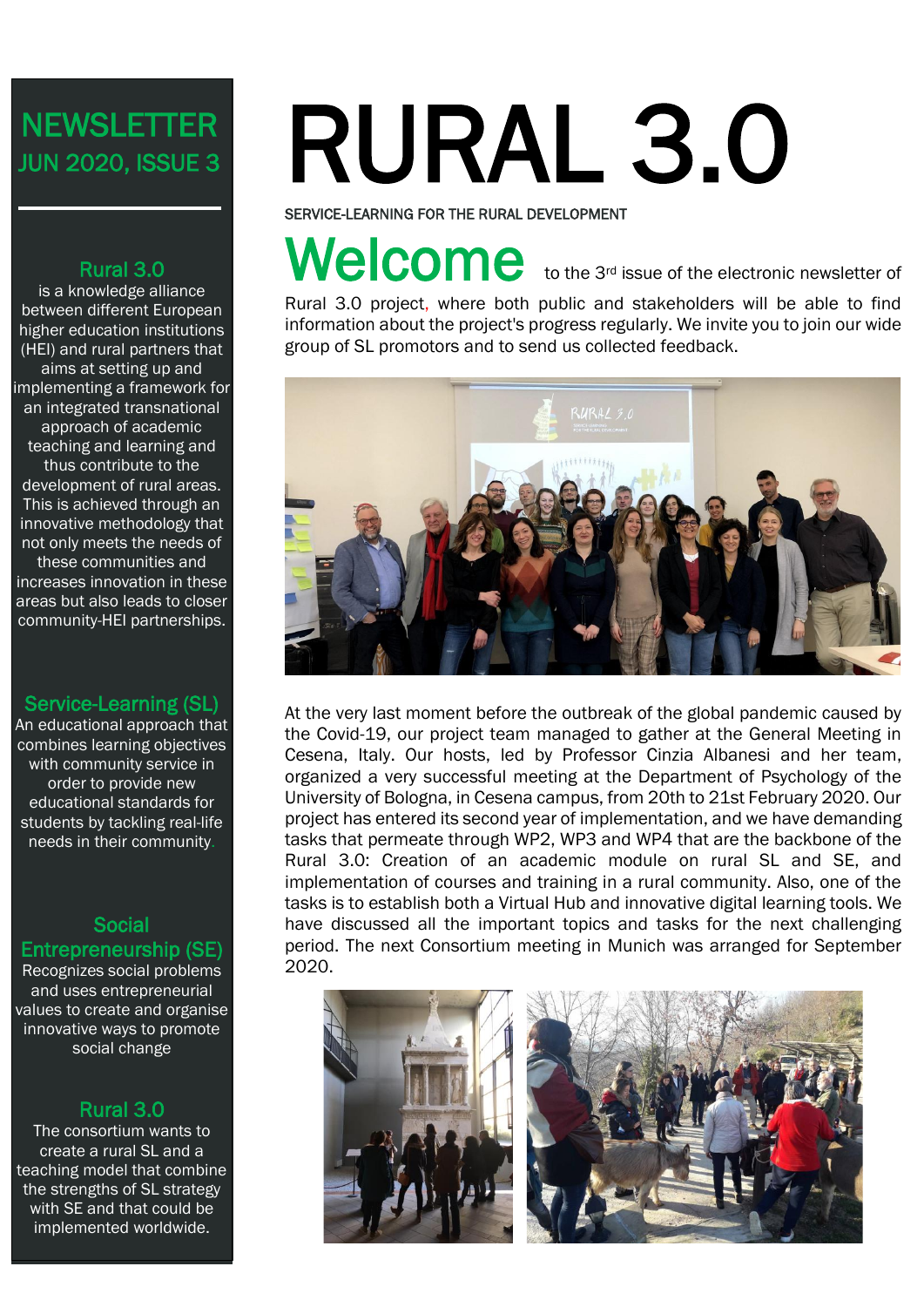### WHO ARE WE?

#### Higher Education Institutions (HEI)

Polytechnic Institute of Viana do Castelo - Portugal

University College of Teacher Education Vienna - Austria

University of Zagreb - Croatia

Rotterdam School of Management Erasmus University - The Netherlands

Strascheg Center for Entrepreneurship - Germany

Autonomous University of Madrid - Spain

Vytautas Magnus University – Lithuania

University of Bologna - Italy

#### Rural Partners

AJD - Portugal

LAG 5 - Croatia

LAG Ammersee - Germany

Kaunas district LAG – Lithuania

Galsinma - Spain

Stichting Schutsluis Alblasserdam - The **Netherlands** 

Plenum - Austria

LAG L'Altra Romagna - Italy

LAG = Local Action Group

For our Consortium, the Italian rural partner, LAG L'Altra Romagna, organized a pleasant afternoon in Sarsina. We visited a few local stakeholders and the Archaeological Museum, where we could discover the ancient history, local culture, and traditions of this rural area. We met fascinating inhabitants and projects that are going to be supported by UNIBO's SL summer school this year. After a visit to the Cathedral, we finally had a great traditional dinner at La Camiciona in Sarsina.



#### Service-Learning project in Portugal: "Steps for a better society"



The Portuguese partners were one of the first to start executing WP4- Implementation of the courses and community training. Twenty-one students of the first year of the graduate study of Primary Education at the Higher School of Education at the Polytechnic Institute de Viana do Castelo went to the rural area Deão, located 15 km from the city centre, to participate in a SL project "Steps for a Better Society". This project was hosted and supervised by the Local Action Group "Associação Juvenil de Deão (AJD)" which creates and develops social, cultural, sports and artistic activities for the youth in the parish of Deão since 1997. The aim of this SL project was to paint the walls of the facilities of AJD portraying the traditions, history, and cultural heritage of Deão. AJD members, who are mostly primary school children, actively participated in creative work and learned together with the students.

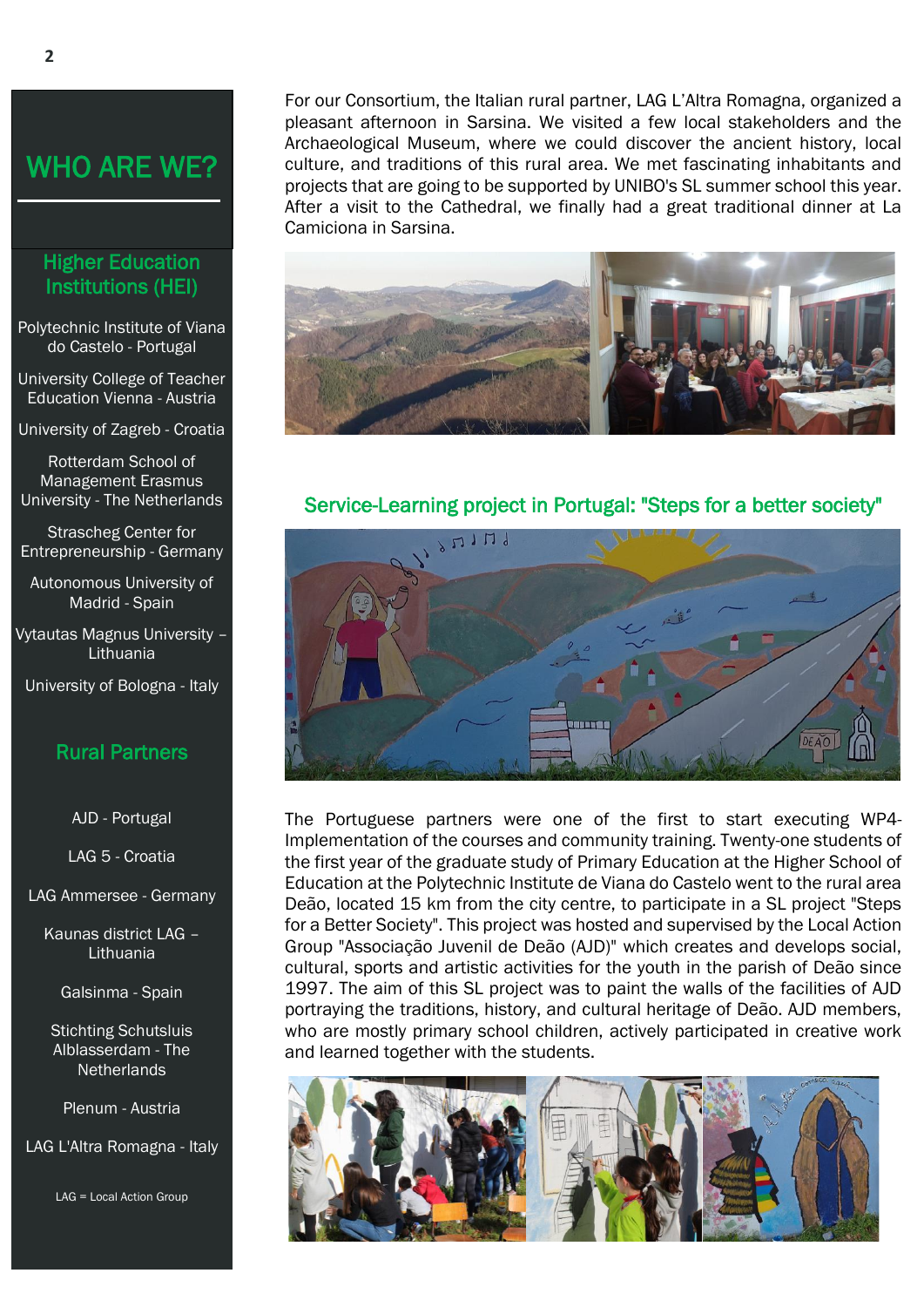#### Service-Learning projects in Spain: "Assistance to the child" and "Digitalization of classes"

In Spain, forty-four students from the Autonomous University of Madrid (UAM) were engaged in two SL projects in cooperation with Galsinma Local Action Group, which includes forty-five municipalities of the North Mountain range of Madrid. In the first project, nine students of the 1st year of Primary Education Degree participated in a SL project at the municipal play centres of Talamanca de Jarama and El Berrueco. The main objective of the service was to organize and implement activities that facilitate awareness of the situations experienced by people at social exclusion risk in rural settings.



Due to the situation caused by the COVID-19 crisis, the initial designed SL project was modified and adjusted to the current social state. Thirty-five 2nd year students collaborated with a grouped rural school (CRA Lozoyuela) that is made up of classrooms distributed in three small villages in the rural area in the municipalities of Lozoyuela, Montejo de la Sierra and El Berrueco. The main objective of the service was to "Collaborate in the digitalization of classes" where students worked together with teachers in the creation of content and resources search for classes development.

*-\_\_\_\_\_\_\_\_\_\_\_\_\_\_\_\_\_\_\_\_\_\_\_\_\_\_\_\_\_\_\_\_\_\_\_\_\_\_\_\_\_\_\_\_\_\_\_\_\_\_\_\_\_\_\_\_\_\_\_\_\_\_\_\_\_\_*



*The SL project that we have developed in Rural 3.0 has allowed the University and the LAG Galsinma to collaborate closely. This has been the gateway to start working together on other initiatives. For example, a project is being designed to promote bilingualism in the villages where Galsinma operates. University students who participated in the project are now aware of the educational needs of the rural environment.* 

Paula Lázaro Cayuso, Universidad Autónoma de Madrid

#### Online World Café - Innovative learning tool

\_\_\_\_\_\_\_\_\_\_\_\_\_\_\_\_\_\_\_\_\_\_\_\_\_\_\_\_\_\_\_\_\_\_\_\_\_\_\_\_\_\_\_\_\_\_\_\_\_\_\_\_\_\_\_\_\_\_\_\_\_\_

The development of the Online World Café aims to provide a simple way of exchange for SL partners. The World Café method is useful to explore a topic from multiple perspectives and to ensure that it is possible that everyone can participate and contribute to a conversation. It is also useful to encourage participants to make new connections. The method can also be useful for gathering information from the community level for SL issues.



## **INFO**

Project Reference number: 599382-EPP-1-2018-1-PT EPPKA2-KA

> Project Acronym: RURASL

Project Title: Rural 3.0: Service-Learning for the Rural Development

> EU grant: 999.138,80€

Program: ERASMUS + KA2: Knowledge Alliances

Duration of the project: 2019 – 2021

Contact: lindasaraiva@ese.ipvc.pt [razvoj@lag5.hr](mailto:razvoj@lag5.hr)



Co-funded by the Erasmus+ Programme of the European Union

The information and views set out in this publication are those of the authors and do not necessarily reflect the official opinion of the European Union. Neither the European Union institutions and bodies nor any person acting on their behalf may be held responsible for the use which may be made of the information contained therein.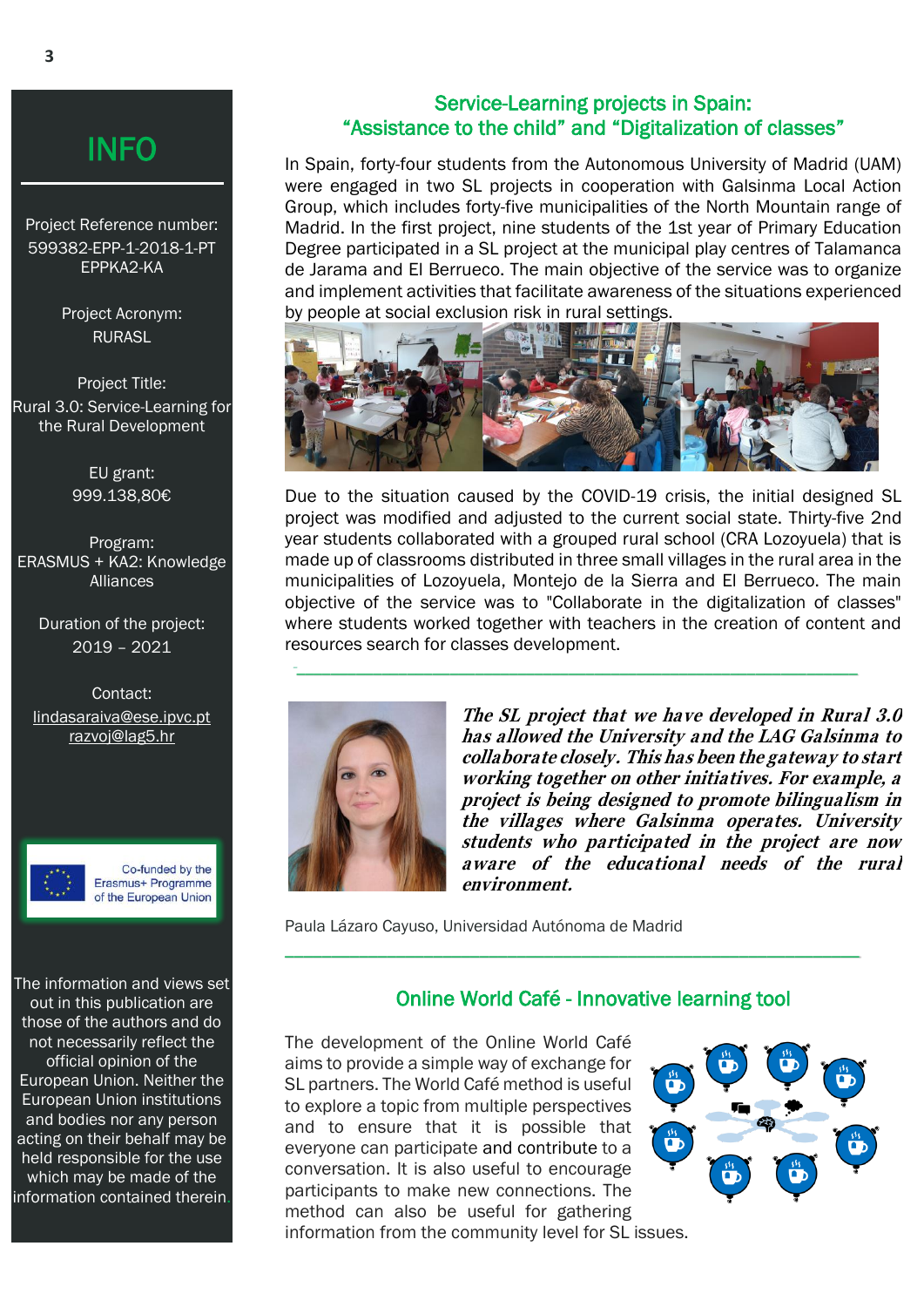FOLLOW US



<https://rural.ffzg.unizg.hr/>



[Rural 3.0](https://www.facebook.com/Rural-30-2133091170249181) 



[Rural3.0](https://www.instagram.com/rural3.0/) 



[Rural 3.0](https://twitter.com/0Rural) 



[Channel Rural 3.0](https://www.youtube.com/channel/UCEOwS_yvg6PiOoCb_6NLWhg/videos) 

Our prototype of the Online World Café was held on 24th March 2020. The methodology of the Online World Cafe was tested and revised. Austrian partners from the University College of Teacher Education Vienna and Plenum launched another Online World Café within their SL project "Bird Saving" (with the power of Art) on 16th June 2020. The methodology of the Online World Café for Rural SL can be downloaded from [Rural 3.0 web page.](https://rural.ffzg.unizg.hr/output/)

#### Service-Learning project in the Netherlands

From September to November 2019, students followed the minor Learning by consulting to Social Entrepreneurs at Rotterdam School of Management in the Netherlands, which transformed themselves into consultancy firms. In groups of three or four, they spent their time giving management advice to local social organizations. Their teachers, Lucas Meijs and Philine van Overbeeke tried to simulate a real-life experience for their students: The students named and branded their firms and connected to rural organizations, one of which was Stichting Schutsluis Alblasserdam (SSA). SSA was interested in getting advice on how to create more legitimacy for their mission to re-open an old water lock. After the first meeting, students have followed lectures and workshops to enhance their knowledge and the skills needed for real consultancy. At the same time, they spent a lot of time in the field, interviewing their clients and beneficiaries.

One junior consultancy team, called *The Insighters*, felt up to the task. *The Insighters* advised SSA to focus on the residents: What do they want? How can they be reached? They suggested creating an open platform, so the information would be easier to find. They also advised SSA to change its structure and create more visibility. SSA found the collaborations a real win-win situation and interesting for all parties involved!



#### Upcoming events

3<sup>rd</sup> European Conference on Service-Learning in Higher Education, Multiplier event of Erasmus+ project SLIHE, Slovakia, 2020.

Presentation-Joana Padrão (Portugal), Anabela Moura (Portugal), Nives Mikelic Preradovic (Croatia). Rural 3.0: SL project results from Portugal and Croatia.

Social Hackathon on rural Service-Learning, online event on 23 October 2020 from 10:00 to 13:00. Meet students from different European countries virtually, communicate and report rural Service-Learning projects developed in each country, share and give feedback on your different experiences, discuss on the values and meanings of Service-Learning. You are invited to pre-register [HERE.](https://unibopsice.eu.qualtrics.com/jfe/form/SV_agZs0oHS37iz2Rv)